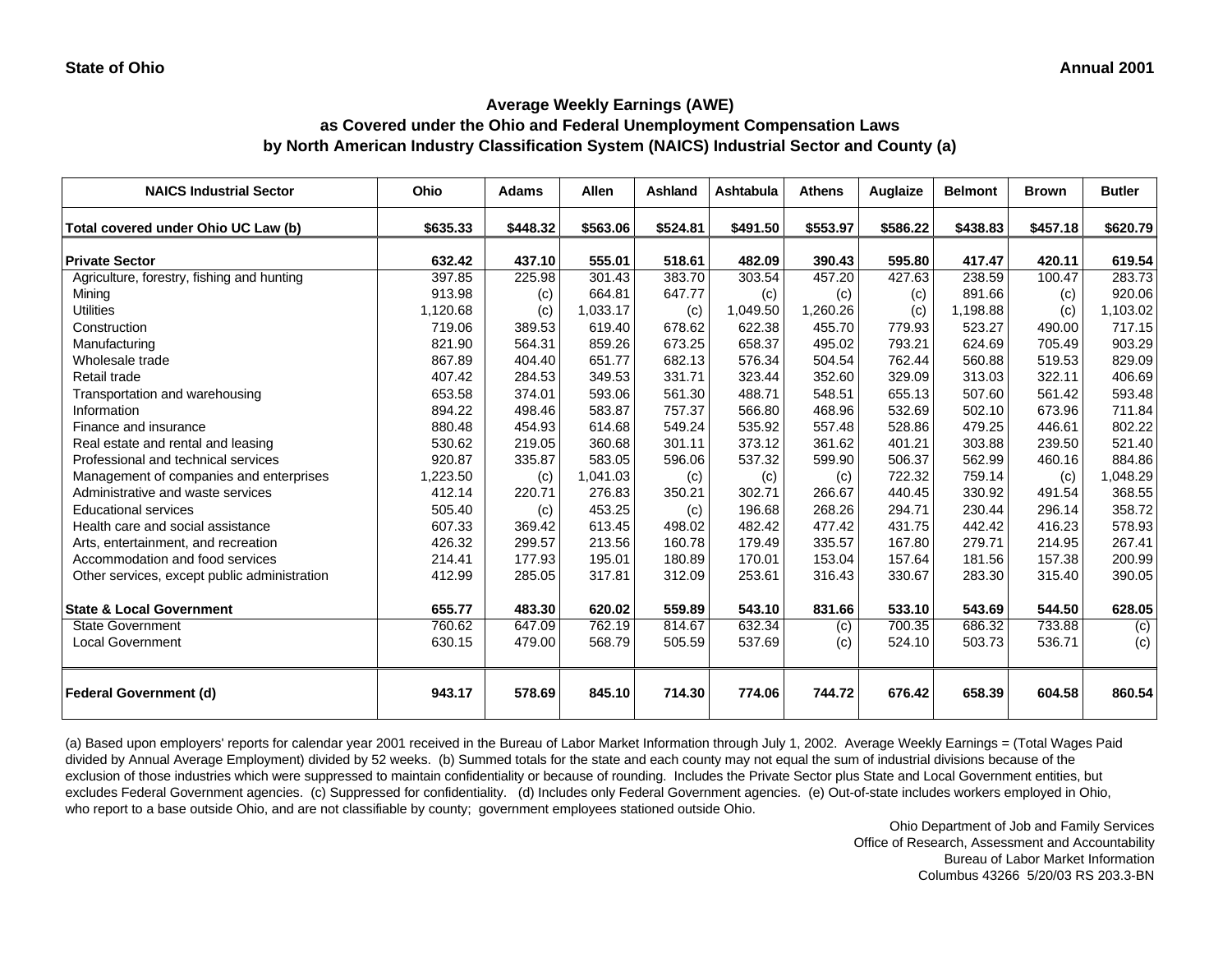# **as Covered under the Ohio and Federal Unemployment Compensation Laws by North American Industry Classification System (NAICS) Industrial Sector and County (a)**

| <b>NAICS Industrial Sector</b>               | Carroll  | Champaign | <b>Clark</b> | <b>Clermont</b> | <b>Clinton</b> | Columbiana | <b>Coshocton</b> | Crawford | Cuyahoga | <b>Darke</b> |
|----------------------------------------------|----------|-----------|--------------|-----------------|----------------|------------|------------------|----------|----------|--------------|
| Total covered under Ohio UC Law (b)          | \$465.21 | \$549.35  | \$566.41     | \$634.28        | \$603.66       | \$481.40   | \$536.95         | \$506.93 | \$714.49 | \$515.72     |
| <b>Private Sector</b>                        | 458.53   | 547.42    | 563.10       | 637.08          | 612.38         | 474.40     | 542.73           | 502.53   | 713.74   | 514.05       |
| Agriculture, forestry, fishing and hunting   | 345.60   | 433.56    | 437.08       | 351.71          | 252.38         | 337.73     | 309.09           | 353.78   | 286.35   | 435.16       |
| Mining                                       | 455.08   | (c)       | (c)          | 530.67          | (c)            | 697.22     | 1,089.71         | (c)      | 1,129.70 | (c)          |
| <b>Utilities</b>                             | (c)      | (c)       | (c)          | 1,193.20        | (c)            | (c)        | 1,280.84         | (c)      | 1.103.54 | (c)          |
| Construction                                 | 539.33   | 447.93    | 632.13       | 599.51          | 540.43         | 545.50     | 535.71           | 609.90   | 810.73   | 614.83       |
| Manufacturing                                | 658.41   | 784.49    | 886.83       | 935.31          | 662.10         | 584.78     | 715.85           | 640.02   | 890.07   | 655.54       |
| Wholesale trade                              | 504.30   | 553.27    | 378.59       | 856.17          | 580.93         | 635.06     | 595.93           | 513.54   | 971.57   | 596.90       |
| Retail trade                                 | 352.73   | 350.25    | 395.54       | 403.24          | 380.34         | 327.89     | 314.45           | 350.06   | 437.30   | 327.09       |
| Transportation and warehousing               | 580.95   | 473.91    | 754.09       | 566.45          | (c)            | 643.94     | 529.84           | 455.03   | 689.79   | 639.22       |
| Information                                  | 557.92   | 598.57    | 610.36       | 1,532.19        | 550.83         | 578.93     | 659.47           | 541.44   | 919.11   | 490.62       |
| Finance and insurance                        | 479.41   | 565.63    | 662.18       | 900.33          | 605.77         | 553.59     | 534.96           | 569.28   | 1.005.52 | 590.51       |
| Real estate and rental and leasing           | 161.58   | 651.80    | 386.04       | 468.88          | 390.54         | 351.03     | 322.86           | 326.71   | 585.01   | 278.11       |
| Professional and technical services          | 366.27   | 488.69    | 607.13       | 836.84          | 584.95         | 624.61     | 516.06           | 500.41   | 1,043.40 | 777.36       |
| Management of companies and enterprises      | (c)      | (c)       | 786.16       | 945.37          | 1,102.51       | (c)        | 553.08           | (c)      | 1,165.88 | (c)          |
| Administrative and waste services            | 288.37   | 293.43    | 285.89       | 405.62          | 296.52         | 421.37     | 270.05           | 300.24   | 441.41   | 263.60       |
| <b>Educational services</b>                  | (c)      | (c)       | 595.62       | 349.20          | (c)            | 235.47     | 305.21           | (c)      | 635.41   | (c)          |
| Health care and social assistance            | 327.35   | 438.04    | 576.83       | 539.62          | 664.27         | 510.71     | 449.49           | 481.88   | 663.76   | 469.93       |
| Arts, entertainment, and recreation          | 138.25   | 229.53    | 253.18       | 272.10          | 196.02         | 213.41     | 285.75           | 186.45   | 835.31   | 199.00       |
| Accommodation and food services              | 150.06   | 210.68    | 187.47       | 197.47          | 179.15         | 163.32     | 168.80           | 142.49   | 239.66   | 157.30       |
| Other services, except public administration | 298.54   | 260.45    | 422.13       | 401.46          | 301.35         | 256.04     | 288.39           | 247.92   | 459.70   | 300.99       |
|                                              |          |           |              |                 |                |            |                  |          |          |              |
| <b>State &amp; Local Government</b>          | 504.88   | 558.62    | 588.30       | 616.24          | 544.83         | 523.82     | 497.46           | 536.50   | 720.47   | 528.37       |
| <b>State Government</b>                      | 668.69   | 669.71    | 730.56       | 584.76          | 769.71         | 711.23     | 705.10           | 814.68   | 797.08   | 693.79       |
| <b>Local Government</b>                      | 498.88   | 554.99    | 579.43       | 619.39          | 535.20         | 509.99     | 490.93           | 522.67   | 715.11   | 523.77       |
| <b>Federal Government (d)</b>                | 598.65   | 682.43    | 840.08       | 766.98          | 868.77         | 869.42     | 711.51           | 722.84   | 1,012.00 | 665.23       |

(a) Based upon employers' reports for calendar year 2001 received in the Bureau of Labor Market Information through July 1, 2002. Average Weekly Earnings = (Total Wages Paid divided by Annual Average Employment) divided by 52 weeks. (b) Summed totals for the state and each county may not equal the sum of industrial divisions because of the exclusion of those industries which were suppressed to maintain confidentiality or because of rounding. Includes the Private Sector plus State and Local Government entities, but excludes Federal Government agencies. (c) Suppressed for confidentiality. (d) Includes only Federal Government agencies. (e) Out-of-state includes workers employed in Ohio, who report to a base outside Ohio, and are not classifiable by county; government employees stationed outside Ohio.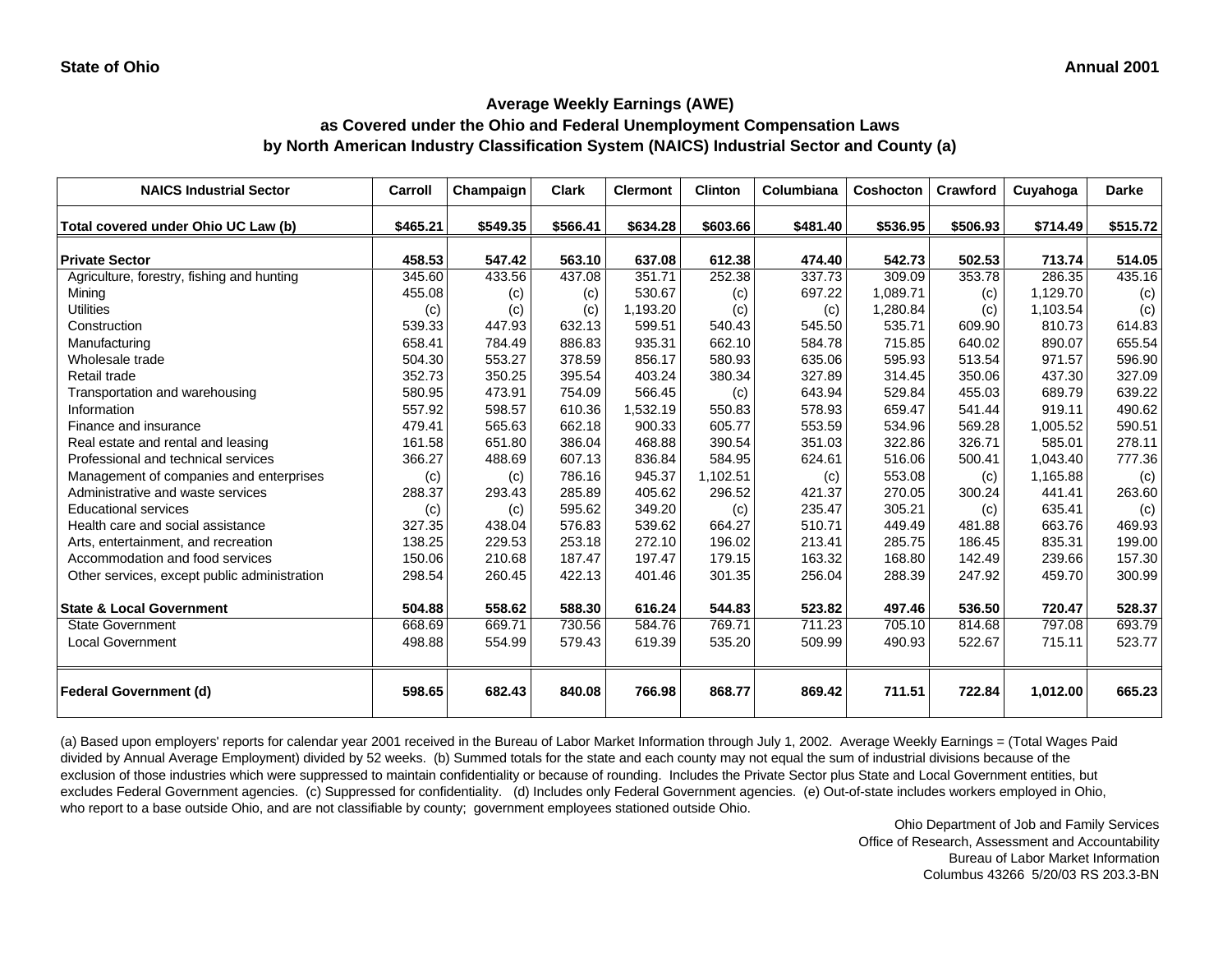### **as Covered under the Ohio and Federal Unemployment Compensation Laws by North American Industry Classification System (NAICS) Industrial Sector and County (a)**

| <b>NAICS Industrial Sector</b>               | <b>Defiance</b> | <b>Delaware</b> | <b>Erie</b> | <b>Fairfield</b> | <b>Fayette</b> | <b>Franklin</b> | <b>Fulton</b> | Gallia   | Geauga   | <b>Greene</b> |
|----------------------------------------------|-----------------|-----------------|-------------|------------------|----------------|-----------------|---------------|----------|----------|---------------|
| Total covered under Ohio UC Law (b)          | \$641.80        | \$670.03        | \$588.36    | \$508.88         | \$475.82       | \$689.88        | \$540.45      | \$553.86 | \$570.02 | \$559.60      |
| <b>Private Sector</b>                        | 657.49          | 674.54          | 584.96      | 480.87           | 463.14         | 683.28          | 538.77        | 548.10   | 568.42   | 539.43        |
| Agriculture, forestry, fishing and hunting   | (c)             | 447.56          | 381.40      | 516.47           | 464.34         | 528.17          | 403.00        | 394.50   | 485.71   | 460.47        |
| Mining                                       | (c)             | (c)             | 953.81      | 584.70           | (c)            | 824.92          | (c)           | (c)      | (c)      | (c)           |
| <b>Utilities</b>                             | 1,007.03        | (c)             | (c)         | 907.80           | (c)            | 1,382.52        | (c)           | 1,170.55 | (c)      | (c)           |
| Construction                                 | 683.52          | 718.41          | 670.50      | 580.94           | 554.63         | 786.28          | 716.83        | 617.03   | 689.61   | 620.81        |
| Manufacturing                                | 1.020.68        | 809.09          | 954.83      | 670.35           | 641.95         | 845.45          | 643.53        | 686.55   | 672.77   | 746.17        |
| Wholesale trade                              | 624.00          | 1,013.31        | 881.91      | 703.15           | 660.22         | 854.31          | 685.71        | 472.72   | 774.96   | 875.49        |
| Retail trade                                 | 353.87          | 410.14          | 356.41      | 347.31           | 339.03         | 484.28          | 346.85        | 299.98   | 398.83   | 359.18        |
| Transportation and warehousing               | 638.52          | 497.61          | 656.05      | 633.60           | (c)            | 664.54          | 576.05        | 693.41   | 696.13   | 512.57        |
| Information                                  | 483.60          | 781.63          | 458.08      | 436.42           | 563.20         | 1,122.18        | 568.76        | 481.10   | 623.98   | 829.96        |
| Finance and insurance                        | 674.48          | 1,156.09        | 748.88      | 585.61           | 705.69         | 917.93          | 580.27        | 608.03   | 828.45   | 721.57        |
| Real estate and rental and leasing           | 409.88          | 891.95          | 385.20      | 401.39           | 263.06         | 572.30          | 412.90        | 386.36   | 450.27   | 404.16        |
| Professional and technical services          | 571.45          | 1,144.71        | 716.65      | 640.72           | 432.62         | 982.21          | 588.36        | 353.28   | 787.74   | 991.46        |
| Management of companies and enterprises      | 717.01          | 1,332.22        | 1,000.07    | 1,066.12         | (c)            | 1,453.22        | (c)           | (c)      | 845.08   | 999.66        |
| Administrative and waste services            | 340.79          | 439.89          | 408.30      | 324.71           | 313.57         | 441.51          | 358.13        | 284.60   | 495.48   | 383.85        |
| <b>Educational services</b>                  | 454.97          | 507.68          | (c)         | 472.30           | (c)            | 524.63          | (c)           | (c)      | 472.86   | 560.97        |
| Health care and social assistance            | 540.34          | 513.35          | 579.84      | 601.91           | 382.42         | 682.36          | 398.23        | 626.54   | 547.40   | 488.12        |
| Arts, entertainment, and recreation          | 222.17          | 365.42          | 364.95      | 298.93           | 388.48         | 401.99          | 193.87        | 254.81   | 293.25   | 262.70        |
| Accommodation and food services              | 157.14          | 221.44          | 199.70      | 199.39           | 193.37         | 262.96          | 152.67        | 192.41   | 188.97   | 187.16        |
| Other services, except public administration | 291.60          | 431.20          | 293.62      | 356.83           | 281.49         | 531.50          | 350.71        | 394.96   | 369.71   | 347.21        |
| <b>State &amp; Local Government</b>          | 520.54          | 639.46          | 609.75      | 614.63           | 554.11         | 731.48          | 554.56        | 583.44   | 582.38   | 653.89        |
| <b>State Government</b>                      | 742.91          | 812.71          | 640.24      | 693.73           | 738.98         | 727.84          | 744.00        | (c)      | 642.29   | 686.32        |
| <b>Local Government</b>                      | 507.53          | 598.00          | 602.54      | 603.73           | 547.55         | 734.84          | 540.50        | (c)      | 578.94   | 638.56        |
| <b>Federal Government (d)</b>                | 735.71          | 786.12          | 823.40      | 800.19           | 692.41         | 929.06          | 721.95        | 636.63   | 724.83   | 1,111.87      |

(a) Based upon employers' reports for calendar year 2001 received in the Bureau of Labor Market Information through July 1, 2002. Average Weekly Earnings = (Total Wages Paid divided by Annual Average Employment) divided by 52 weeks. (b) Summed totals for the state and each county may not equal the sum of industrial divisions because of the exclusion of those industries which were suppressed to maintain confidentiality or because of rounding. Includes the Private Sector plus State and Local Government entities, but excludes Federal Government agencies. (c) Suppressed for confidentiality. (d) Includes only Federal Government agencies. (e) Out-of-state includes workers employed in Ohio, who report to a base outside Ohio, and are not classifiable by county; government employees stationed outside Ohio.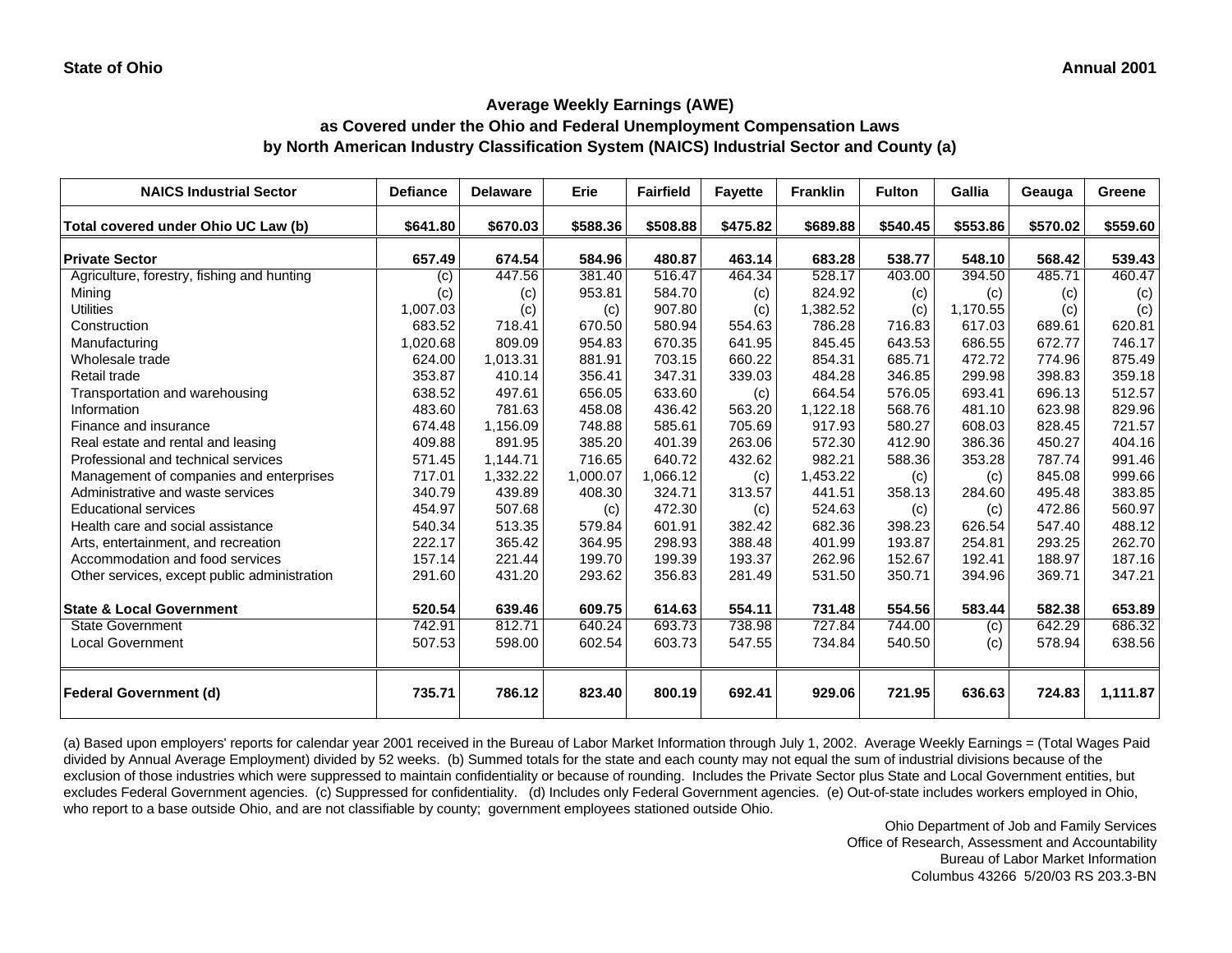# **as Covered under the Ohio and Federal Unemployment Compensation Laws by North American Industry Classification System (NAICS) Industrial Sector and County (a)**

| <b>NAICS Industrial Sector</b>               | Guernsey | Hamilton | <b>Hancock</b> | <b>Hardin</b> | <b>Harrison</b> | Henry    | <b>Highland</b> | <b>Hocking</b> | <b>Holmes</b> | Huron    |
|----------------------------------------------|----------|----------|----------------|---------------|-----------------|----------|-----------------|----------------|---------------|----------|
| Total covered under Ohio UC Law (b)          | \$475.34 | \$733.48 | \$614.86       | \$498.02      | \$466.40        | \$544.43 | \$472.54        | \$465.12       | \$471.72      | \$539.72 |
| <b>Private Sector</b>                        | 448.84   | 732.41   | 617.49         | 503.66        | 487.75          | 545.91   | 458.31          | 428.80         | 468.02        | 539.05   |
| Agriculture, forestry, fishing and hunting   | 412.54   | 371.53   | (c)            | 412.53        | 351.94          | 262.43   | (c)             | 549.57         | 442.22        | 326.11   |
| Mining                                       | 630.46   | 895.37   | 1,328.02       | (c)           | 1,036.72        | (c)      | 763.81          | (c)            | 649.53        | (c)      |
| <b>Utilities</b>                             | 1,115.65 | 1,272.43 | 1,161.45       | 1,038.45      | (c)             | 646.46   | 711.33          | (c)            | (c)           | 722.96   |
| Construction                                 | 726.48   | 772.01   | 537.85         | 416.13        | 664.61          | 722.26   | 543.26          | 489.47         | 508.59        | 809.12   |
| Manufacturing                                | 599.96   | 950.16   | 774.06         | 697.48        | 554.17          | 732.54   | 542.15          | 605.93         | 524.56        | 651.84   |
| Wholesale trade                              | 573.27   | 1,033.97 | 683.89         | 793.81        | 651.03          | 610.45   | 391.23          | 585.24         | 455.87        | 605.08   |
| Retail trade                                 | 329.49   | 422.67   | 358.64         | 315.94        | 278.84          | 353.88   | 341.07          | 332.32         | 364.33        | 341.44   |
| Transportation and warehousing               | 585.71   | 669.47   | 557.94         | 453.88        | 434.10          | 612.07   | 743.15          | 515.76         | 567.30        | 552.96   |
| Information                                  | 562.60   | 1,008.37 | 611.42         | 542.28        | 639.06          | 677.19   | 548.08          | 495.03         | 393.50        | 554.94   |
| Finance and insurance                        | 590.00   | 999.00   | 820.75         | 489.80        | (c)             | 590.65   | 807.96          | 530.98         | 598.25        | 692.52   |
| Real estate and rental and leasing           | 358.39   | 638.70   | 437.35         | 337.78        | 256.03          | (c)      | 319.73          | 297.22         | 482.83        | 346.64   |
| Professional and technical services          | 654.12   | 1,003.29 | 635.66         | 421.06        | 320.11          | 343.94   | 416.22          | 453.52         | 575.51        | 636.66   |
| Management of companies and enterprises      | 802.43   | 1,336.23 | 728.86         | (c)           | (c)             | (c)      | (c)             | (c)            | 742.87        | 1,800.26 |
| Administrative and waste services            | 226.97   | 443.91   | 523.91         | 363.33        | 625.28          | 292.87   | 311.37          | 284.73         | 397.80        | 249.94   |
| <b>Educational services</b>                  | 175.55   | 484.38   | (c)            | (c)           | (c)             | 205.35   | (c)             | 408.78         | (c)           | (c)      |
| Health care and social assistance            | 502.74   | 663.43   | 676.44         | 434.99        | 366.62          | 417.00   | 439.96          | 378.43         | 458.25        | 538.89   |
| Arts, entertainment, and recreation          | 260.07   | 698.69   | 239.60         | 173.51        | 238.97          | 280.62   | 245.22          | 251.61         | 206.75        | 212.82   |
| Accommodation and food services              | 201.86   | 244.77   | 187.32         | 160.56        | 115.34          | 145.74   | 194.88          | 176.79         | 202.78        | 173.72   |
| Other services, except public administration | 267.37   | 445.82   | 365.80         | 247.09        | 246.33          | 285.33   | 262.80          | 273.66         | 452.81        | 282.70   |
|                                              |          |          |                |               |                 |          |                 |                |               |          |
| <b>State &amp; Local Government</b>          | 596.22   | 744.79   | 583.91         | 473.67        | 392.05          | 537.64   | 530.25          | 579.00         | 508.63        | 545.37   |
| <b>State Government</b>                      | 741.84   | (c)      | 789.14         | 665.03        | 650.67          | 688.33   | 647.87          | 811.71         | 656.93        | 742.97   |
| <b>Local Government</b>                      | 523.40   | (c)      | 569.23         | 468.91        | 382.69          | 521.74   | 523.57          | 508.98         | 504.55        | 538.24   |
|                                              |          |          |                |               |                 |          |                 |                |               |          |
| <b>Federal Government (d)</b>                | 654.88   | 947.36   | 795.12         | 660.99        | 616.06          | 643.34   | 675.27          | 656.33         | 618.22        | 703.80   |

(a) Based upon employers' reports for calendar year 2001 received in the Bureau of Labor Market Information through July 1, 2002. Average Weekly Earnings = (Total Wages Paid divided by Annual Average Employment) divided by 52 weeks. (b) Summed totals for the state and each county may not equal the sum of industrial divisions because of the exclusion of those industries which were suppressed to maintain confidentiality or because of rounding. Includes the Private Sector plus State and Local Government entities, but excludes Federal Government agencies. (c) Suppressed for confidentiality. (d) Includes only Federal Government agencies. (e) Out-of-state includes workers employed in Ohio, who report to a base outside Ohio, and are not classifiable by county; government employees stationed outside Ohio.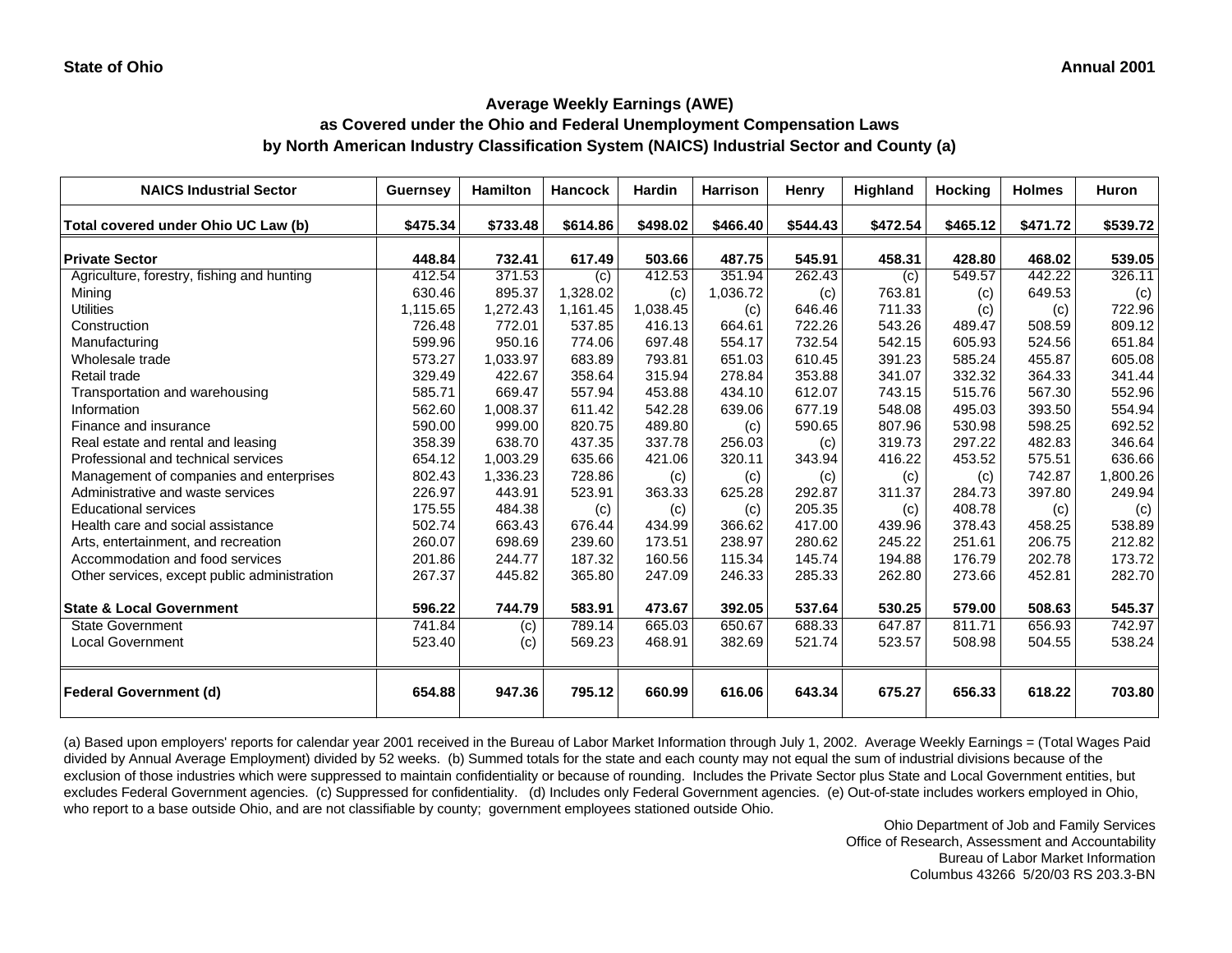# **as Covered under the Ohio and Federal Unemployment Compensation Laws by North American Industry Classification System (NAICS) Industrial Sector and County (a)**

| <b>NAICS Industrial Sector</b>               | <b>Jackson</b> | <b>Jefferson</b> | Knox     | Lake     | <b>Lawrence</b> | Licking  | Logan    | Lorain   | Lucas    | <b>Madison</b> |
|----------------------------------------------|----------------|------------------|----------|----------|-----------------|----------|----------|----------|----------|----------------|
| Total covered under Ohio UC Law (b)          | \$462.60       | \$528.14         | \$542.92 | \$599.23 | \$426.99        | \$551.99 | \$604.75 | \$608.08 | \$634.65 | \$569.08       |
| <b>Private Sector</b>                        | 449.82         | 532.12           | 539.47   | 596.31   | 403.47          | 543.66   | 617.22   | 602.98   | 616.22   | 541.39         |
| Agriculture, forestry, fishing and hunting   | 414.03         | (c)              | 331.68   | 423.03   | 371.23          | 445.61   | 646.58   | 447.06   | 364.60   | 378.98         |
| Mining                                       | 771.83         | 701.67           | 602.46   | 960.49   | (c)             | (c)      | 1,031.36 | (c)      | 820.04   | (c)            |
| <b>Utilities</b>                             | (c)            | 1,259.51         | 928.84   | 1,266.74 | 781.06          | 1,053.55 | (c)      | 982.86   | 1,075.74 | (c)            |
| Construction                                 | 584.01         | 724.78           | 921.72   | 682.79   | 586.20          | 636.95   | 659.11   | 663.00   | 816.70   | 562.89         |
| Manufacturing                                | 531.68         | 867.72           | 744.29   | 814.65   | 633.71          | 732.40   | 973.50   | 889.15   | 986.17   | 694.67         |
| Wholesale trade                              | 589.41         | 568.02           | 553.78   | 819.89   | 544.72          | 625.16   | 646.57   | 709.41   | 777.45   | 662.09         |
| Retail trade                                 | 314.19         | 318.35           | 362.73   | 404.16   | 324.13          | 448.18   | 342.13   | 373.64   | 397.64   | 389.25         |
| Transportation and warehousing               | 524.03         | 508.69           | 450.62   | 565.85   | 597.30          | 765.34   | 608.34   | 567.08   | 571.91   | 614.83         |
| Information                                  | 432.42         | 544.26           | 641.95   | 639.09   | 747.41          | 654.52   | 553.44   | 580.34   | 772.32   | 553.01         |
| Finance and insurance                        | 589.30         | 483.54           | 518.36   | 699.31   | 463.30          | 718.35   | 623.53   | 612.06   | 880.30   | 623.80         |
| Real estate and rental and leasing           | 329.54         | 370.99           | 334.89   | 425.45   | 288.15          | 555.16   | 384.80   | 388.63   | 511.21   | 367.68         |
| Professional and technical services          | 386.57         | 434.27           | 532.15   | 819.48   | 440.93          | 956.49   | 539.91   | 747.21   | 803.29   | 688.57         |
| Management of companies and enterprises      | 975.49         | (c)              | 419.86   | 1,391.37 | (c)             | (c)      | (c)      | (c)      | 1,190.53 | (c)            |
| Administrative and waste services            | 536.64         | 425.21           | 363.66   | 392.48   | 409.48          | 316.37   | 292.58   | 405.40   | 433.33   | 225.78         |
| <b>Educational services</b>                  | (c)            | 459.42           | 598.60   | 396.03   | 245.96          | 571.02   | 160.27   | 644.69   | 385.18   | 216.92         |
| Health care and social assistance            | 371.33         | 520.67           | 477.55   | 547.74   | 360.88          | 548.96   | 512.07   | 573.40   | 653.88   | 605.53         |
| Arts, entertainment, and recreation          | 175.58         | 268.78           | 266.66   | 313.81   | 294.15          | 250.71   | 206.24   | 251.21   | 289.89   | 270.39         |
| Accommodation and food services              | 182.22         | 175.94           | 183.21   | 202.83   | 185.22          | 201.27   | 170.81   | 181.76   | 208.03   | 213.42         |
| Other services, except public administration | 282.69         | 257.68           | 272.66   | 381.64   | 357.97          | 392.88   | 322.50   | 408.03   | 371.33   | 346.64         |
| <b>State &amp; Local Government</b>          | 547.54         | 505.79           | 561.69   | 621.14   | 492.91          | 608.30   | 502.33   | 640.15   | 773.86   | 663.05         |
| State Government                             | 802.37         | 746.51           | (c)      | 681.12   | 490.67          | 798.01   | 634.89   | 735.58   | 861.93   | 766.64         |
| <b>Local Government</b>                      | 519.16         | 499.22           | (c)      | 620.41   | 493.19          | 582.53   | 496.21   | 630.51   | 737.88   | 569.39         |
| <b>Federal Government (d)</b>                | 680.85         | 787.05           | 694.42   | 896.54   | 634.41          | 873.52   | 779.84   | 1,559.39 | 903.08   | 720.35         |

(a) Based upon employers' reports for calendar year 2001 received in the Bureau of Labor Market Information through July 1, 2002. Average Weekly Earnings = (Total Wages Paid divided by Annual Average Employment) divided by 52 weeks. (b) Summed totals for the state and each county may not equal the sum of industrial divisions because of the exclusion of those industries which were suppressed to maintain confidentiality or because of rounding. Includes the Private Sector plus State and Local Government entities, but excludes Federal Government agencies. (c) Suppressed for confidentiality. (d) Includes only Federal Government agencies. (e) Out-of-state includes workers employed in Ohio, who report to a base outside Ohio, and are not classifiable by county; government employees stationed outside Ohio.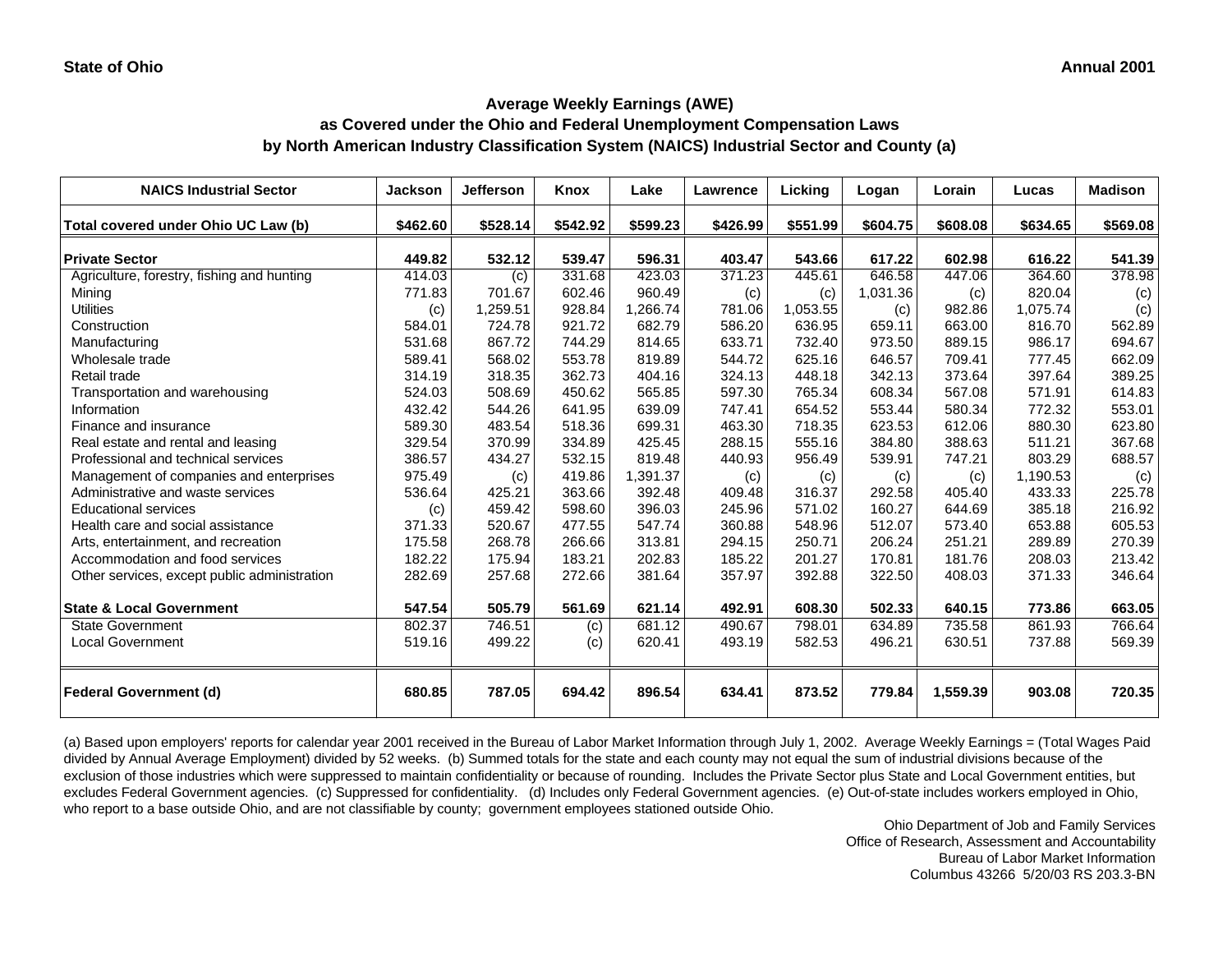# **as Covered under the Ohio and Federal Unemployment Compensation Laws by North American Industry Classification System (NAICS) Industrial Sector and County (a)**

| <b>NAICS Industrial Sector</b>               | <b>Mahoning</b> | <b>Marion</b> | <b>Medina</b> | <b>Meigs</b> | <b>Mercer</b> | Miami    | <b>Monroe</b> | <b>Montgomery</b> | Morgan   | <b>Morrow</b> |
|----------------------------------------------|-----------------|---------------|---------------|--------------|---------------|----------|---------------|-------------------|----------|---------------|
| Total covered under Ohio UC Law (b)          | \$511.25        | \$553.65      | \$566.68      | \$548.13     | \$491.31      | \$569.29 | \$548.44      | \$665.94          | \$587.56 | \$461.38      |
| <b>Private Sector</b>                        | 497.99          | 535.12        | 561.33        | 587.25       | 482.23        | 564.31   | 580.51        | 664.10            | 614.61   | 443.84        |
| Agriculture, forestry, fishing and hunting   | 350.35          | 514.78        | 359.29        | 197.34       | 391.69        | 347.32   | 267.68        | 702.65            | 249.52   | 291.81        |
| Mining                                       | 786.74          | 487.60        | (c)           | (c)          | (c)           | 779.24   | 304.23        | (c)               | (c)      | 589.22        |
| <b>Utilities</b>                             | 1,018.37        | (c)           | (c)           | (c)          | (c)           | (c)      | (c)           | (c)               | 1,309.23 | (c)           |
| Construction                                 | 670.35          | 598.88        | 626.35        | 594.91       | 649.79        | 640.67   | 487.17        | 733.60            | 758.35   | 446.38        |
| Manufacturing                                | 632.56          | 684.21        | 691.94        | 573.48       | 617.26        | 734.10   | 764.59        | 936.07            | 702.28   | 667.45        |
| Wholesale trade                              | 715.63          | 689.67        | 807.09        | 462.50       | 610.41        | 718.18   | 789.81        | 867.55            | 746.06   | 497.69        |
| Retail trade                                 | 385.99          | 352.89        | 411.53        | 327.40       | 348.63        | 375.06   | 243.73        | 398.02            | 267.87   | 319.71        |
| Transportation and warehousing               | 594.30          | 555.79        | 647.87        | 504.35       | 631.73        | 543.80   | 469.45        | 676.07            | 357.67   | 659.13        |
| Information                                  | 613.62          | (c)           | 742.03        | (c)          | 501.56        | 541.38   | 649.61        | 921.46            | 457.72   | 452.32        |
| Finance and insurance                        | 673.24          | 539.35        | 642.47        | 402.67       | 580.17        | 649.07   | 380.72        | 808.46            | 405.83   | 432.24        |
| Real estate and rental and leasing           | 576.98          | 462.57        | 380.70        | 198.67       | 385.50        | 349.68   | 147.50        | 542.27            | 110.78   | 262.00        |
| Professional and technical services          | 693.68          | 642.38        | 778.65        | 377.94       | 663.79        | 632.62   | 514.15        | 911.59            | 419.04   | 550.57        |
| Management of companies and enterprises      | 728.57          | 813.16        | 851.96        | (c)          | (c)           | (c)      | (c)           | 1,471.96          | (c)      | (c)           |
| Administrative and waste services            | 321.63          | 333.21        | 534.38        | 187.32       | 295.23        | 347.57   | 238.45        | 395.46            | 316.01   | 341.21        |
| <b>Educational services</b>                  | 293.81          | 235.57        | 400.46        | (c)          | 92.09         | 357.02   | (c)           | 571.77            | (c)      | (c)           |
| Health care and social assistance            | 580.21          | 623.53        | 532.80        | 338.80       | 437.44        | 531.68   | 316.75        | 656.94            | 332.89   | 289.92        |
| Arts, entertainment, and recreation          | 180.11          | 200.08        | 274.31        | 162.60       | 191.72        | 228.40   | 244.99        | 301.68            | 185.46   | 192.96        |
| Accommodation and food services              | 189.16          | 177.84        | 182.02        | 193.39       | 160.74        | 194.18   | 142.69        | 215.86            | 133.53   | 152.26        |
| Other services, except public administration | 356.75          | 326.69        | 351.04        | 306.00       | 280.53        | 331.75   | 177.97        | 452.28            | 234.74   | 353.67        |
| <b>State &amp; Local Government</b>          | 605.92          | 624.69        | 605.39        | 421.21       | 536.10        | 610.16   | 418.35        | 682.29            | 486.34   | 513.16        |
| State Government                             | 666.47          | 719.48        | 815.13        | 614.87       | 985.89        | 788.94   | 641.13        | 876.47            | 666.84   | 768.01        |
| <b>Local Government</b>                      | 587.61          | 591.12        | 600.20        | 413.31       | 510.48        | 604.87   | 408.85        | 668.71            | 470.42   | 499.31        |
| <b>Federal Government (d)</b>                | 929.94          | 812.75        | 813.93        | 641.02       | 672.09        | 765.62   | 634.01        | 830.11            | 609.84   | 669.93        |

(a) Based upon employers' reports for calendar year 2001 received in the Bureau of Labor Market Information through July 1, 2002. Average Weekly Earnings = (Total Wages Paid divided by Annual Average Employment) divided by 52 weeks. (b) Summed totals for the state and each county may not equal the sum of industrial divisions because of the exclusion of those industries which were suppressed to maintain confidentiality or because of rounding. Includes the Private Sector plus State and Local Government entities, but excludes Federal Government agencies. (c) Suppressed for confidentiality. (d) Includes only Federal Government agencies. (e) Out-of-state includes workers employed in Ohio, who report to a base outside Ohio, and are not classifiable by county; government employees stationed outside Ohio.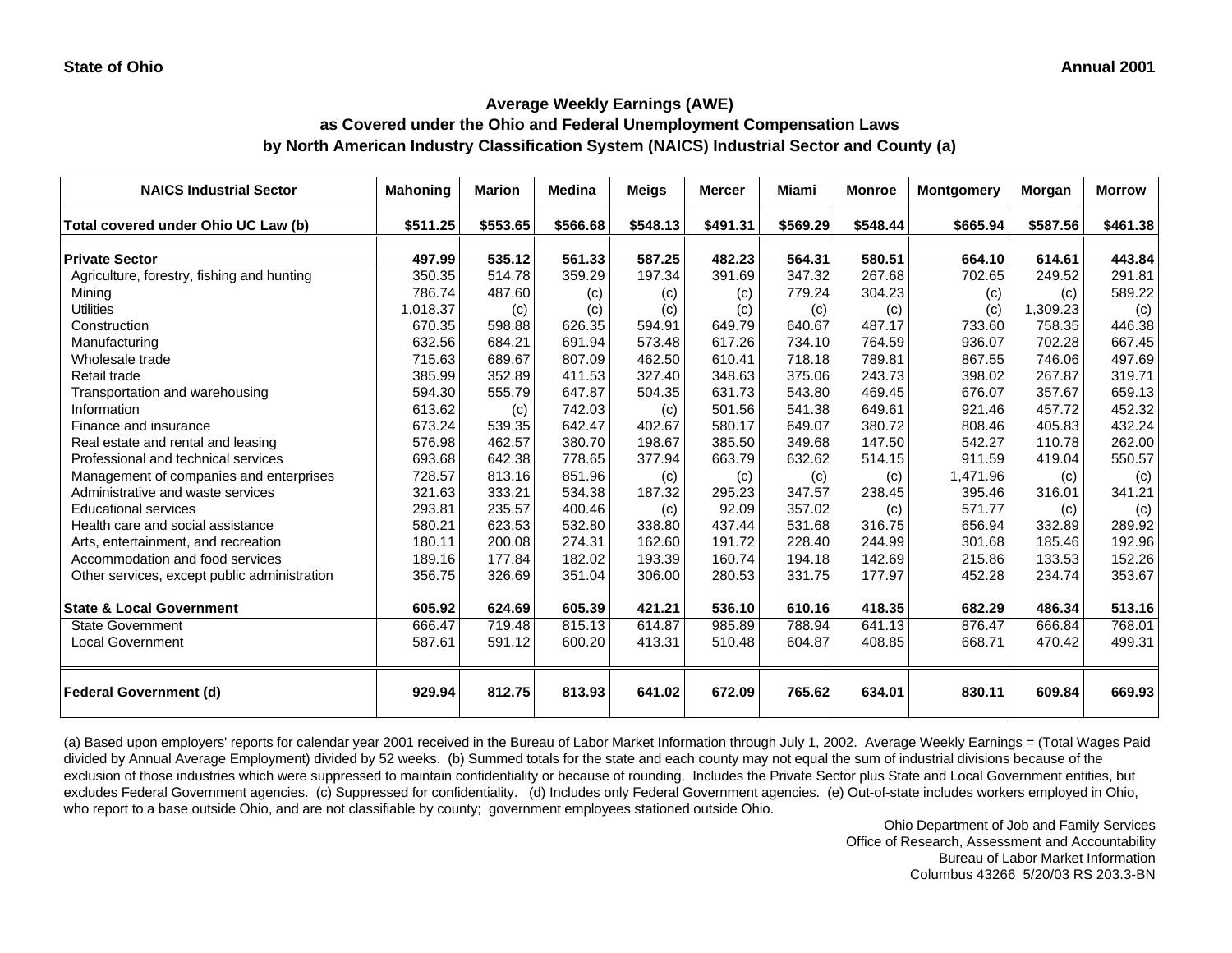### **as Covered under the Ohio and Federal Unemployment Compensation Laws by North American Industry Classification System (NAICS) Industrial Sector and County (a)**

| <b>NAICS Industrial Sector</b>               | <b>Muskingum</b> | <b>Noble</b> | <b>Ottawa</b> | <b>Paulding</b> | <b>Perry</b> | Pickaway | <b>Pike</b> | <b>Portage</b> | Preble   | Putnam   |
|----------------------------------------------|------------------|--------------|---------------|-----------------|--------------|----------|-------------|----------------|----------|----------|
| Total covered under Ohio UC Law (b)          | \$506.70         | \$483.46     | \$533.58      | \$514.84        | \$476.26     | \$610.07 | \$566.17    | \$586.33       | \$513.76 | \$495.57 |
| <b>Private Sector</b>                        | 501.99           | 439.12       | 522.93        | 520.89          | 490.09       | 592.58   | 576.07      | 557.46         | 518.44   | 498.44   |
| Agriculture, forestry, fishing and hunting   | 287.00           | 357.70       | 349.01        | (c)             | 342.22       | 430.22   | 245.35      | (c)            | 359.12   | 216.95   |
| Mining                                       | 838.73           | 764.13       | 1,451.76      | (c)             | 675.92       | (c)      | (c)         | 732.73         | 697.27   | (c)      |
| <b>Utilities</b>                             | 1,033.58         | 730.18       | (c)           | (c)             | 1,020.60     | 934.30   | (c)         | (c)            | (c)      | (c)      |
| Construction                                 | 547.96           | 389.35       | 514.89        | 462.72          | 824.92       | 693.24   | 608.02      | 649.56         | 506.51   | 566.20   |
| Manufacturing                                | 541.54           | 649.51       | 772.34        | 627.57          | 607.63       | 860.15   | 701.35      | 744.58         | 747.86   | 711.23   |
| Wholesale trade                              | 914.52           | 476.00       | 524.96        | 710.38          | 400.50       | 669.29   | 366.46      | 798.70         | 581.69   | 534.88   |
| Retail trade                                 | 357.15           | 290.94       | 397.34        | 307.45          | 307.06       | 339.48   | 318.97      | 406.47         | 310.48   | 278.96   |
| Transportation and warehousing               | 577.91           | 451.71       | 535.80        | 521.76          | 384.66       | 560.02   | 436.11      | 710.27         | 687.24   | 515.15   |
| Information                                  | 613.26           | 500.78       | 588.10        | 532.46          | 682.88       | 620.70   | 959.57      | 569.99         | 551.66   | 761.77   |
| Finance and insurance                        | 672.21           | 575.31       | 522.25        | 441.20          | 460.65       | 640.77   | 512.62      | 581.05         | 611.62   | 559.34   |
| Real estate and rental and leasing           | 370.30           | (c)          | 315.97        | 187.34          | 221.11       | 331.47   | 288.87      | 369.19         | 242.47   | 295.02   |
| Professional and technical services          | 654.12           | 503.08       | 575.59        | 527.82          | 561.63       | 520.85   | 782.30      | 695.94         | 414.35   | 486.66   |
| Management of companies and enterprises      | 994.24           | (c)          | (c)           | (c)             | (c)          | (c)      | (c)         | 716.92         | (c)      | (c)      |
| Administrative and waste services            | 274.12           | 452.14       | 364.79        | 264.34          | 381.46       | 447.56   | 448.45      | 436.21         | 259.48   | 248.19   |
| <b>Educational services</b>                  | 440.56           | (c)          | (c)           | (c)             | (c)          | (c)      | (c)         | 412.25         | 138.74   | (c)      |
| Health care and social assistance            | 575.04           | 320.42       | 475.73        | 397.22          | 437.18       | 447.44   | 410.10      | 490.39         | 394.05   | 358.21   |
| Arts, entertainment, and recreation          | 255.59           | (c)          | 382.20        | 193.62          | 310.63       | 265.05   | 207.22      | 315.83         | 279.44   | 226.43   |
| Accommodation and food services              | 186.35           | 172.08       | 224.88        | 133.34          | 151.59       | 185.49   | 186.25      | 185.92         | 193.09   | 131.79   |
| Other services, except public administration | 342.29           | 237.94       | 363.01        | 348.77          | 226.76       | 284.71   | 369.55      | 336.35         | 337.34   | 233.30   |
| <b>State &amp; Local Government</b>          | 540.70           | 575.07       | 598.14        | 494.07          | 437.49       | 656.87   | 510.53      | 689.36         | 492.68   | 479.79   |
| <b>State Government</b>                      | 607.76           | (c)          | 697.46        | 637.56          | 715.61       | 760.56   | 602.93      | 851.07         | 596.57   | 744.99   |
| <b>Local Government</b>                      | 533.46           | (c)          | 587.83        | 490.27          | 430.80       | 570.10   | 504.79      | 605.78         | 480.32   | 472.38   |
| <b>Federal Government (d)</b>                | 771.06           | 574.89       | 715.93        | 549.33          | 624.98       | 678.72   | 731.04      | 726.33         | 666.01   | 593.50   |

(a) Based upon employers' reports for calendar year 2001 received in the Bureau of Labor Market Information through July 1, 2002. Average Weekly Earnings = (Total Wages Paid divided by Annual Average Employment) divided by 52 weeks. (b) Summed totals for the state and each county may not equal the sum of industrial divisions because of the exclusion of those industries which were suppressed to maintain confidentiality or because of rounding. Includes the Private Sector plus State and Local Government entities, but excludes Federal Government agencies. (c) Suppressed for confidentiality. (d) Includes only Federal Government agencies. (e) Out-of-state includes workers employed in Ohio, who report to a base outside Ohio, and are not classifiable by county; government employees stationed outside Ohio.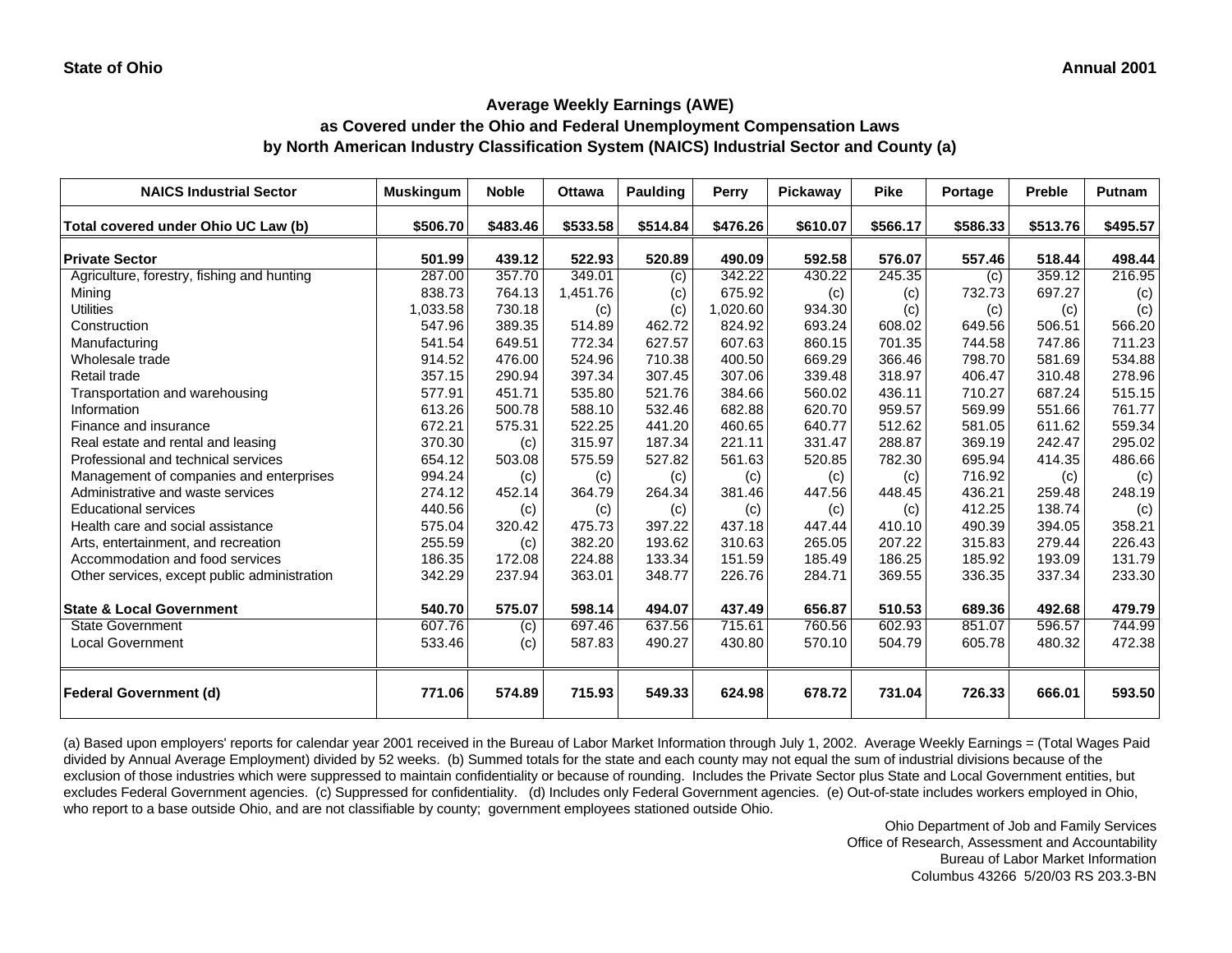# **as Covered under the Ohio and Federal Unemployment Compensation Laws by North American Industry Classification System (NAICS) Industrial Sector and County (a)**

| <b>NAICS Industrial Sector</b>               | <b>Richland</b> | <b>Ross</b> | <b>Sandusky</b>  | <b>Scioto</b>    | <b>Seneca</b>    | <b>Shelby</b> | <b>Stark</b>     | <b>Summit</b> | <b>Trumbull</b> | <b>Tuscarawas</b> |
|----------------------------------------------|-----------------|-------------|------------------|------------------|------------------|---------------|------------------|---------------|-----------------|-------------------|
| Total covered under Ohio UC Law (b)          | \$563.74        | \$580.04    | \$532.07         | \$465.42         | \$506.35         | \$641.10      | \$557.88         | \$640.50      | \$621.84        | \$473.80          |
|                                              |                 | 569.30      |                  |                  |                  | 649.07        |                  | 634.54        | 627.90          |                   |
| <b>Private Sector</b>                        | 556.10          | 319.32      | 529.01<br>254.00 | 432.23<br>281.99 | 501.61<br>296.07 |               | 552.91<br>476.36 | 526.39        |                 | 465.67            |
| Agriculture, forestry, fishing and hunting   | 307.98          |             |                  |                  |                  | 435.02        |                  |               | (c)             | 322.95            |
| Mining                                       | (c)             | (c)         | (c)              | 565.97           | 929.42           | (c)           | 742.89           | 873.89        | 557.27          | 660.80            |
| <b>Utilities</b>                             | (c)             | 1,087.28    | (c)              | 952.18           | 937.34           | (c)           | 1,080.49         | 1,029.85      | (c)             | 1,003.51          |
| Construction                                 | 623.00          | 536.16      | 661.70           | 582.84           | 640.07           | 739.60        | 656.38           | 690.89        | 570.35          | 546.37            |
| Manufacturing                                | 808.51          | 924.63      | 677.97           | 629.30           | 695.20           | 795.08        | 772.28           | 872.02        | 991.09          | 634.84            |
| Wholesale trade                              | 711.60          | 675.89      | 564.05           | 479.67           | 588.33           | 676.94        | 738.72           | 839.82        | 647.36          | 588.96            |
| Retail trade                                 | 365.69          | 381.85      | 364.75           | 348.57           | 370.46           | 388.68        | 372.31           | 428.85        | 349.91          | 342.39            |
| Transportation and warehousing               | 566.98          | 726.04      | 563.36           | 475.38           | 481.21           | 550.05        | 554.98           | 791.90        | 633.24          | 576.43            |
| Information                                  | 755.70          | 654.34      | 592.87           | 550.23           | 574.79           | 931.56        | 634.78           | 844.53        | 861.34          | 539.01            |
| Finance and insurance                        | 737.22          | 580.81      | 487.33           | 566.97           | 593.01           | 562.86        | 706.79           | 901.21        | 632.65          | 594.50            |
| Real estate and rental and leasing           | 350.25          | 417.91      | 315.08           | 275.06           | 396.83           | 542.79        | 438.60           | 475.94        | 445.43          | 406.20            |
| Professional and technical services          | 648.17          | 590.54      | 574.96           | 613.81           | 482.26           | 899.97        | 706.98           | 868.77        | 513.14          | 613.53            |
| Management of companies and enterprises      | 870.64          | (c)         | 844.70           | 867.95           | 656.91           | (c)           | 827.34           | 993.17        | 876.94          | 491.84            |
| Administrative and waste services            | 310.48          | 491.25      | 330.43           | 287.85           | 235.49           | 272.20        | 306.70           | 404.10        | 385.68          | 305.50            |
| <b>Educational services</b>                  | 261.05          | 373.85      | (c)              | 264.88           | 394.69           | (c)           | 312.73           | 424.02        | 271.92          | 309.86            |
| Health care and social assistance            | 563.79          | 619.81      | 549.48           | 495.97           | 460.63           | 538.64        | 577.36           | 646.56        | 542.42          | 452.76            |
| Arts, entertainment, and recreation          | 213.61          | 233.50      | 240.45           | 185.42           | 250.66           | 202.58        | 260.06           | 302.15        | 227.95          | 206.88            |
| Accommodation and food services              | 190.07          | 183.20      | 179.14           | 169.03           | 161.17           | 208.61        | 194.05           | 209.69        | 180.61          | 170.51            |
| Other services, except public administration | 360.20          | 334.89      | 332.94           | 324.26           | 244.20           | 368.07        | 336.55           | 390.84        | 320.87          | 350.07            |
| <b>State &amp; Local Government</b>          | 609.77          | 623.96      | 552.50           | 587.98           | 535.28           | 563.49        | 599.99           | 688.93        | 577.73          | 528.51            |
| State Government                             | 737.51          | 736.95      | 711.79           | 687.65           | (c)              | (c)           | 803.98           | 788.87        | 752.60          | 737.60            |
| <b>Local Government</b>                      | 570.70          | 561.63      | 542.87           | 536.63           | (c)              | (c)           | 584.40           | 670.85        | 561.90          | 503.52            |
| <b>Federal Government (d)</b>                | 850.50          | 987.87      | 771.32           | 738.83           | 703.67           | 651.30        | 833.41           | 824.99        | 839.92          | 722.93            |

(a) Based upon employers' reports for calendar year 2001 received in the Bureau of Labor Market Information through July 1, 2002. Average Weekly Earnings = (Total Wages Paid divided by Annual Average Employment) divided by 52 weeks. (b) Summed totals for the state and each county may not equal the sum of industrial divisions because of the exclusion of those industries which were suppressed to maintain confidentiality or because of rounding. Includes the Private Sector plus State and Local Government entities, but excludes Federal Government agencies. (c) Suppressed for confidentiality. (d) Includes only Federal Government agencies. (e) Out-of-state includes workers employed in Ohio, who report to a base outside Ohio, and are not classifiable by county; government employees stationed outside Ohio.